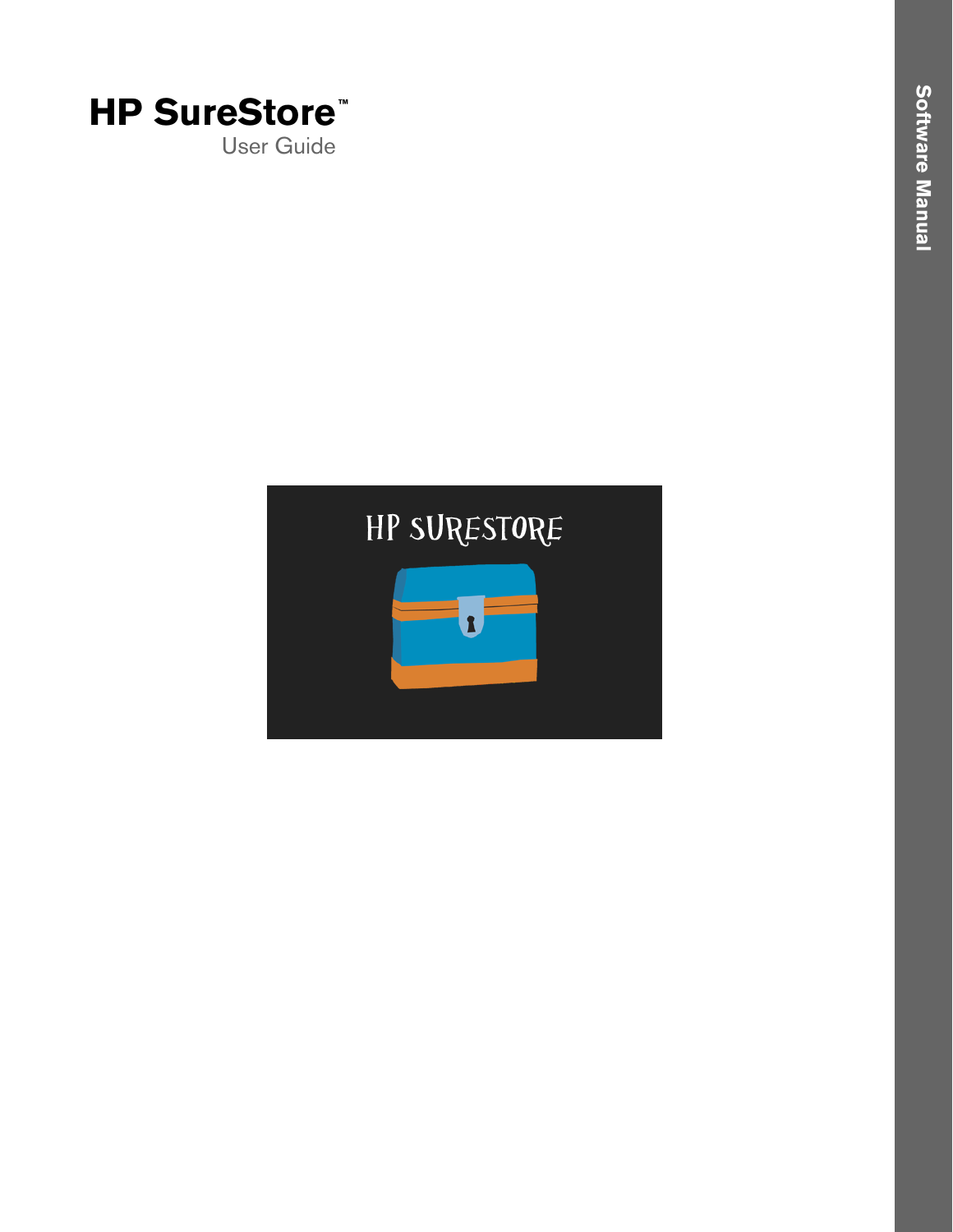## **HP Service and Support**

#### **Software Technical Support**

HP provides software technical support for HP Software, HP pre-installed third-party software and third-party software purchased from HP and is available through electronic media and telephone, for 30 days from date of purchase.

#### **Contacting HP**

If you need warranty or technical support during the warranty support period, you can locate the HP support location nearest you on: http://www.hp.com/support

When you contact HP or an authorized HP service provider, please have available the product model name and model number, the applicable error messages, and the type of operating system.

#### **HP Customer Care Online**

Visit the HP Customer Care Support Web site at http://www.hp.com/support for up-to-date information 24 hours a day, seven days a week. You'll find troubleshooting documents, maintenance and efficiency tips, and ideas for using your product.

#### **Customer Care Phone Numbers**

Use the HP Customer Care number below during and after your product's warranty period. Support is provided free of charge during the warranty period. A per-incident charge applies after the warranty period.

*Note:* Long distance charges may apply.

#### **During Warranty Period**

#### **US**

Free phone support is available for customers whose media drives are still within their stated warranty period. 1 800 474 6836

#### **Canada**

HP Customer Care in English and French 1 800 474 6836.

| <b>Europe</b>       |                | Asia Pacific         |                |
|---------------------|----------------|----------------------|----------------|
| Austria             | 0820 87 4417   | Australia            | 1-300-721-147  |
| Belgium             | 070 300 004    | China                | 800-820-6616   |
| Denmark             | 70202845       | Hong Kong SAR        | 2802-4098      |
| Finland             | 0203-66-767    | India                | 1-800-114772   |
| France              | 0892-696022    | Indonesia            | 21-350-3408    |
| Germany             | 0180 5652 180  | Korea                | 1588-3003      |
| Italy               | 848-800-871    | Malaysia             | 1-800-8588     |
| Netherlands         | 0900-2020-165  | New Zealand          | 0-800-441-147  |
| Norway              | 0815 62 070    | Philippines          | 2-867-3551     |
| Portugal            | 0808-201-492   | Singapore            | 6272 5300      |
| Republic of Ireland | 01890 92 39 02 | Taiwan               | 8722-8000      |
| Spain               | 902-010-059    | Thailand             | $(2)$ 353-9000 |
| Sweden              | 077-120-4765   | <b>Latin America</b> |                |
| Switzerland         | 0848-672 672   | Mexico               | 800/474-6836   |
| United Kingdom      | 0870-010-4320  | Mexico City          | 55-5258-9922   |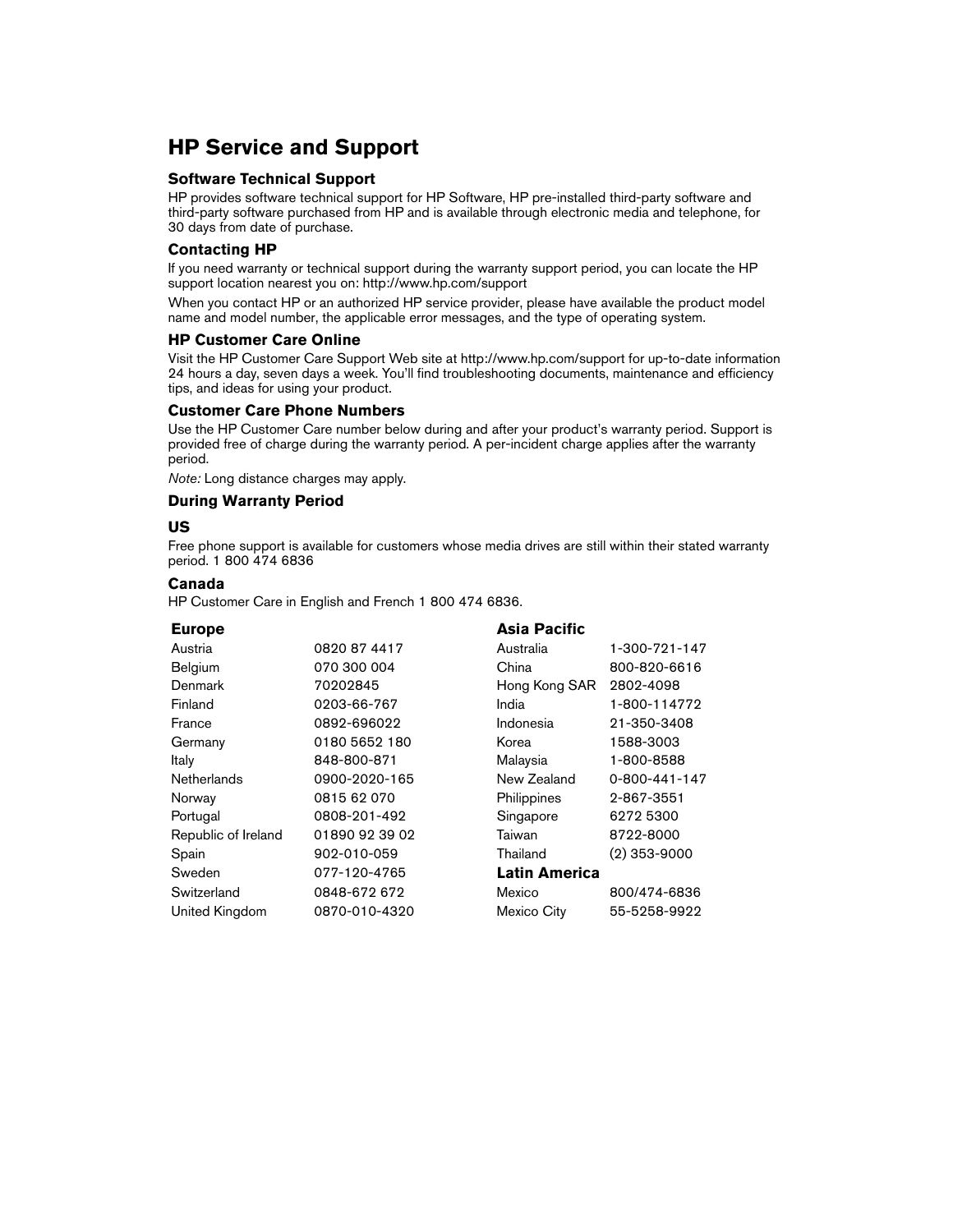# **Table of Contents**

| 1           | About HP SureStore1                      |  |  |
|-------------|------------------------------------------|--|--|
|             | HP SureStore Backup Software Features  1 |  |  |
| $\mathbf 2$ |                                          |  |  |
| 3           | How to Back Up Your Files3               |  |  |
|             |                                          |  |  |
|             |                                          |  |  |
|             |                                          |  |  |
| 4           |                                          |  |  |
| 5           |                                          |  |  |
|             |                                          |  |  |
|             |                                          |  |  |
|             |                                          |  |  |
|             |                                          |  |  |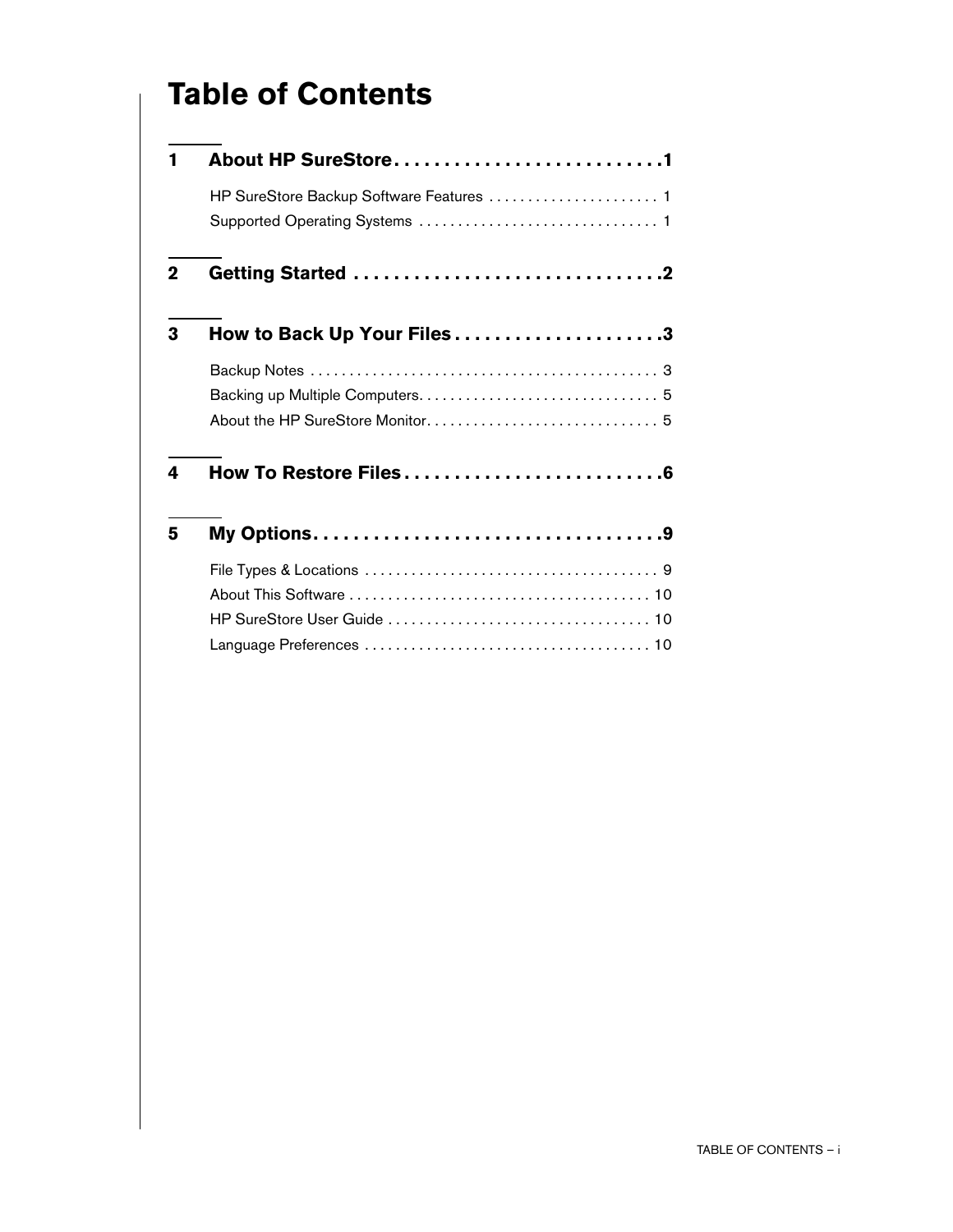# About HP SureStore

Welcome to HP SureStore, a utility you can use with your HP Personal Media or HP Pocket Media drive (PMD) that makes it easy to protect the valuable information on your computer.

## **HP SureStore Backup Software Features**

- Easily back up all of your digital music, photo, video, recorded TV, gaming, or other data files.
- Easily restore any or all of your backed up files.
- Automatically backs up changes whenever the computer is idle for 5 minutes.
- Can be used to back up multiple computers.

*Note:* HP SureStore does NOT back up your operating system or applications.

## **Supported Operating Systems**

• Windows **®** Vista **®** /XP

*Note:* Compatibility may vary depending on user's hardware configuration and operating system. HP SureStore software only supports Windows.

**Important:** For highest performance and reliability, it is recommended that you install the latest updates and service pack (SP). Go to the **Start** menu and select **Windows Update**.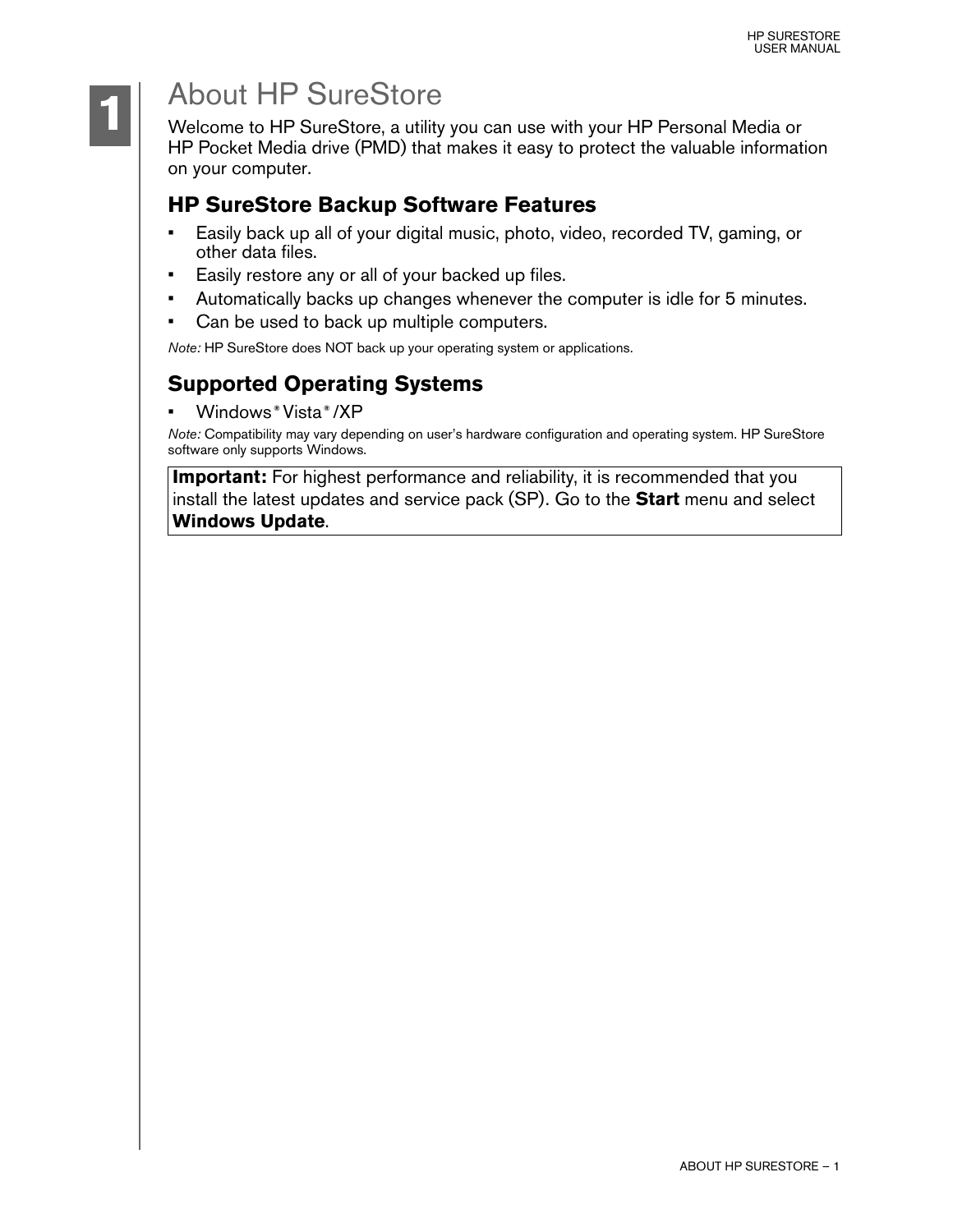# Getting Started

HP SureStore does not need to be installed on your computer. The software runs directly from your HP PMD.

- 1. Navigate to your PMD by clicking **My Computer** in Windows XP or **Computer** in Windows Vista
- 2. Double-click the HP SureStore application icon.
- 3. The first time you use HP SureStore, you need to agree to the End User License Agreement (EULA) by clicking the **Accept** button.
- 4. Each time you start HP SureStore, it automatically checks for a software update. To turn off this feature, see ["Turning Off Automatic Updates" on page 10.](#page-12-0)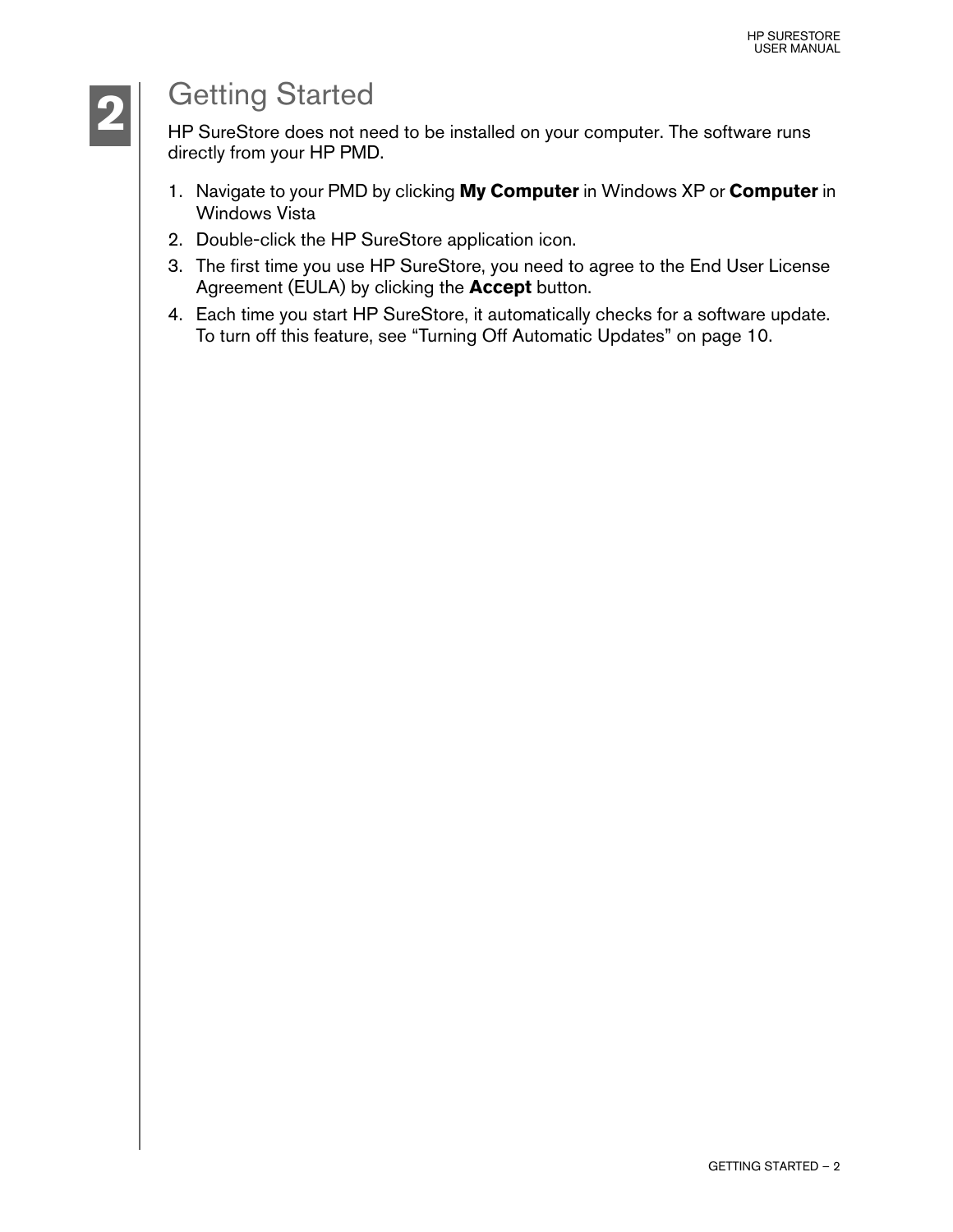

# <span id="page-5-0"></span>How to Back Up Your Files

After you open HP SureStore, it automatically begins backing up the most common file types on your computer's primary hard drive.

To change backup options including file types and locations, see ["My Options" on](#page-11-0)  [page 9.](#page-11-0)

Click **Start** or wait for the automatic timer to finish counting down (25 seconds) to start the backup process.



## **Backup Notes**

- It can take several hours (or more) to back up your computer for the first time. You should consider performing your first backup at a time when your computer is idle.
- It is highly recommended to close any other programs to ensure files being backed up are not in use.

HP SureStore prepares your backup by first scanning your computer. This may take a few minutes depending on the amount of content on your computer.

You will be presented with a summary of the files found on your computer, grouped into different content categories. All the most common file types on your primary drive are backed up by default. If you need to add a custom file extension, see ["My](#page-11-0)  [Options" on page 9.](#page-11-0)

The name of the backup is automatically created based on your computer's name. The backup name will appear below the summary of the files found on your computer.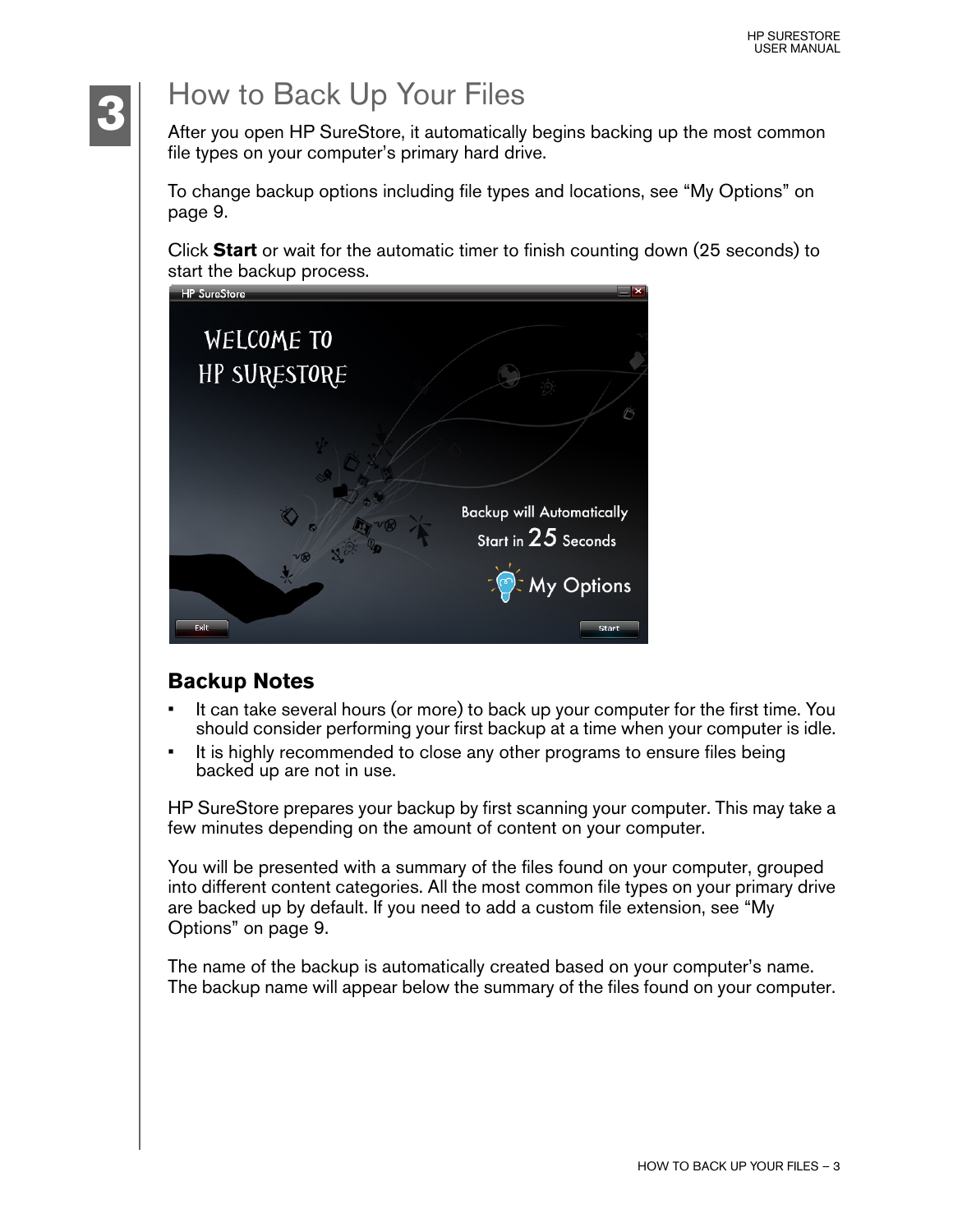If you want to make any changes to the file types, folders, or locations to be backed up, click on **Change File Types and Locations** on the bottom of the screen. For more information, see ["My Options" on page 9](#page-11-0).

| <b>HP SureStore</b>                                                           |                                                                   |                    |                  |              |  |
|-------------------------------------------------------------------------------|-------------------------------------------------------------------|--------------------|------------------|--------------|--|
|                                                                               |                                                                   |                    |                  |              |  |
|                                                                               |                                                                   |                    |                  |              |  |
|                                                                               | These are the files found on your computer that will be backed up |                    |                  |              |  |
|                                                                               |                                                                   |                    |                  |              |  |
|                                                                               | <b>File Type</b>                                                  | <b>Files Found</b> | <b>File Size</b> |              |  |
|                                                                               |                                                                   |                    |                  |              |  |
|                                                                               | Photo Files                                                       | 1,173              | 331 MB           |              |  |
|                                                                               | Video Files                                                       | 53                 | 17.0 MB          |              |  |
|                                                                               | Music Files                                                       | 16                 | 13.9 MB          |              |  |
|                                                                               | <b>E-mail Files</b>                                               | $\overline{4}$     | 649 KB           |              |  |
|                                                                               | Microsoft Office                                                  | 188                | 40.6 MB          |              |  |
|                                                                               | Finance                                                           | $\cap$             | 0 bytes          |              |  |
|                                                                               | ACT!                                                              | $\Box$             | 0 bytes          |              |  |
|                                                                               | Microsoft Works                                                   | $\Box$             | 0 bytes          |              |  |
|                                                                               | Media Center TV Show                                              | $\cap$             | n hytes          |              |  |
|                                                                               | <b>Total Space Required:</b>                                      |                    | 404 MB           |              |  |
|                                                                               |                                                                   |                    |                  |              |  |
| The name of this backup is "Matts PC"                                         |                                                                   |                    |                  |              |  |
|                                                                               |                                                                   |                    |                  |              |  |
| <b>Change File Types &amp; Locations</b><br>Backup will start in $15$ seconds |                                                                   |                    |                  |              |  |
| Cancel                                                                        |                                                                   |                    |                  | <b>Start</b> |  |

Click **Start** to begin the backup process or wait for the automatic timer to finish counting down (15 seconds).

Your backup progress displays during the backup. You can see how many files are planned for backup and how many have completed. The first time you back up your computer, it can take up to several hours (or more).

Click **Pause** to temporarily halt the backup process if you need to use your computer for other tasks. Click **Resume** to restart the backup process. If you need to permanently stop the backup process, click **Cancel**.

The following screen displays when the backup process is complete.

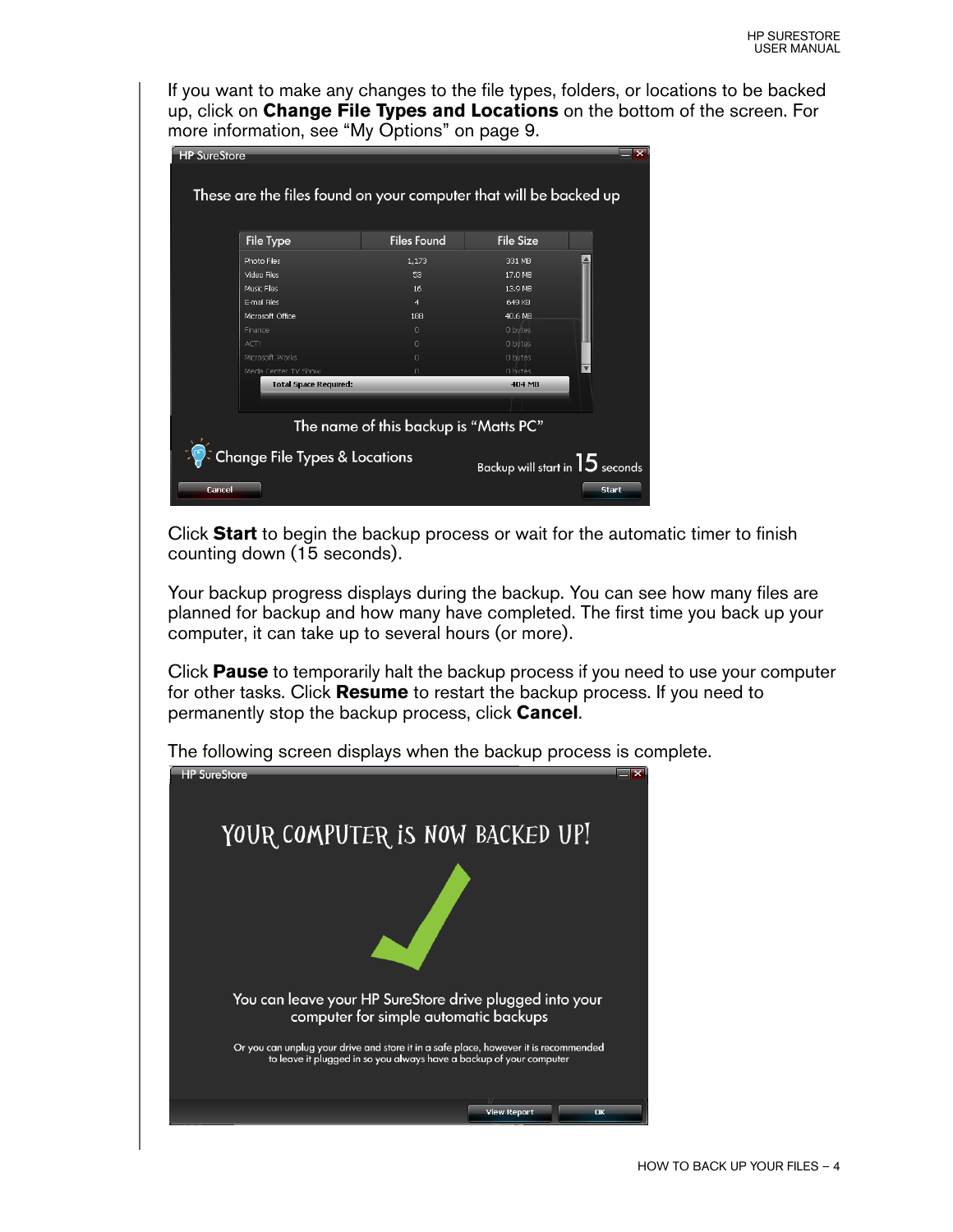Sometimes a file cannot be backed up. If this occurs you will be notified to click the **View Report** button. The report outlines which files could not be backed up. If you need help, go to the HP support website at *http://www.hp.com/support*.

You can unplug your PMD after your initial backup. However, it is recommended that you leave it plugged in to ensure automatic backups. As long as your PMD remains plugged into your computer and the HP SureStore Monitor is running, your computer will be backed up automatically each time your computer remains idle (not used) for five minutes.

If you unplug your PMD, just plug it back in and run HP SureStore by clicking the HP SureStore application icon. The software automatically backs up any modified files and all new files since your last backup from your computer to your HP PMD.

#### **Backing up Multiple Computers**

If you want to back up another computer, simply unplug your PMD drive and plug it into the designated computer. Follow the same steps as detailed in ["How to Back Up](#page-5-0)  [Your Files" on page 3](#page-5-0).

## **About the HP SureStore Monitor**

The HP SureStore Monitor appears in your system tray after the initial backup is performed. The HP SureStore Monitor continuously watches your computer for any new or changed files and automatically backs up those files after your computer is idle (not used) for five minutes. Your PMD drive must be left plugged into your computer for the HP SureStore monitor to work.



Before disconnecting your HP PMD drive, exit HP SureStore by right-clicking the HP SureStore Monitor, then clicking **Exit**.

*Note:* If you exit the HP SureStore Monitor, any new or changed files will NOT be backed up.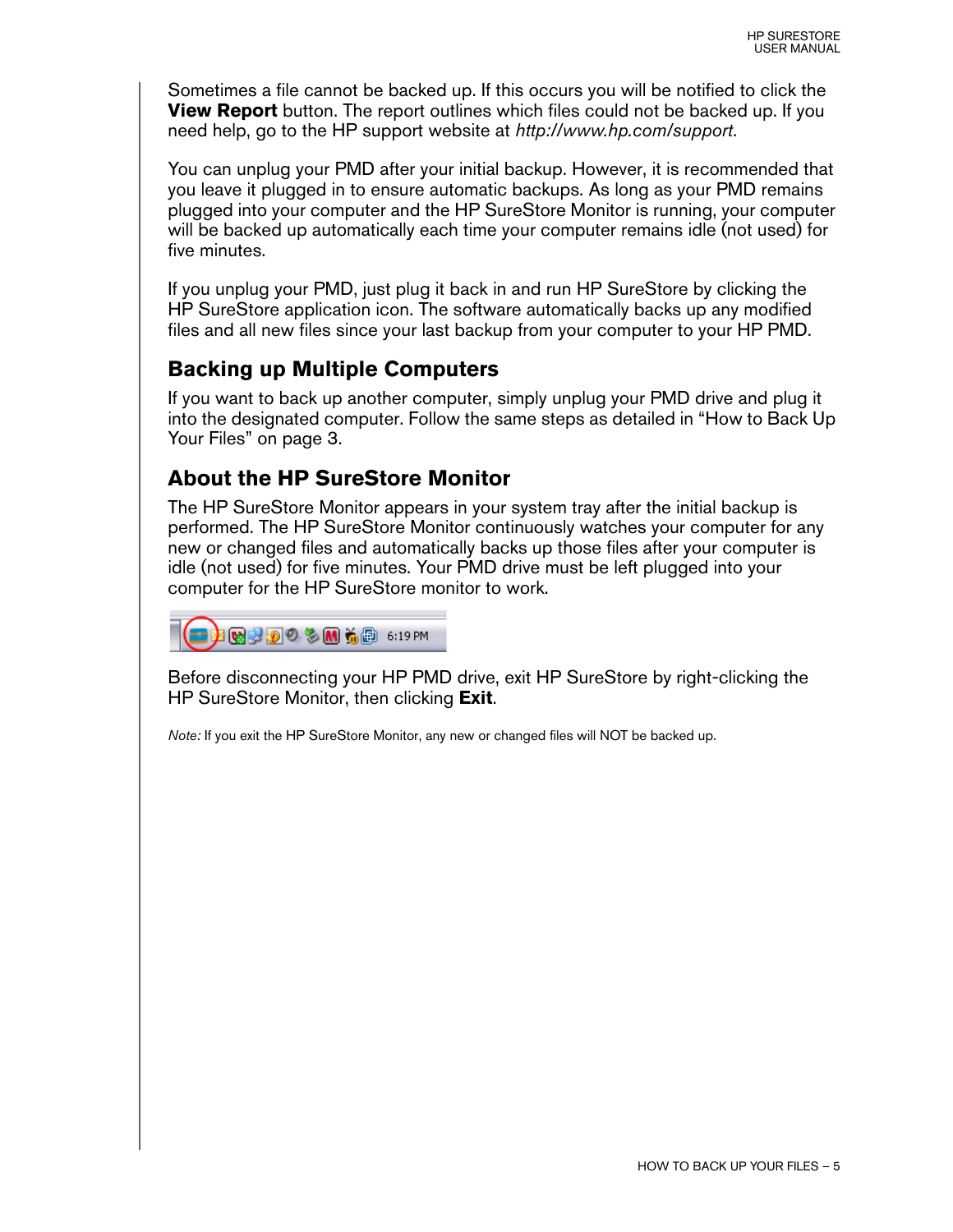# **4**

**HP SureStore** 

# How To Restore Files

Use HP SureStore to restore files you have backed up on your HP PMD drive.

Plug the HP PMD drive into the computer onto which you want to restore your files. Double-click the HP SureStore icon in your system tray to start the HP SureStore application.

When the "Welcome to HP SureStore" screen appears, click the **Restore** button at the bottom of the screen. **Restore** only appears if there is a backup file on the drive.



Select the backup file you want to restore files from, then click **Open**.

|                                              |                 | Select the Backup you want to restore your files from |      |
|----------------------------------------------|-----------------|-------------------------------------------------------|------|
| $\circledD$                                  | <b>Matts PC</b> | 3/27/2009 9:52:05 PM                                  |      |
| $\sigma$                                     | <b>Annas HP</b> | 3/31/2009 5:59:03 PM                                  |      |
|                                              | Laptop          | 4/2/2009 5:55:15 PM                                   |      |
|                                              |                 |                                                       |      |
|                                              |                 |                                                       |      |
|                                              |                 |                                                       |      |
| Computer Name:<br>User Name:<br>Last Backup: |                 | Matts PC<br>Owner<br>3/27/2009 9:52:05 PM             |      |
| <b>Back</b>                                  |                 |                                                       | Open |

Next, select what you want to restore. **Restore Everything** is selected by default. Choose this option if you want to restore everything that was backed up.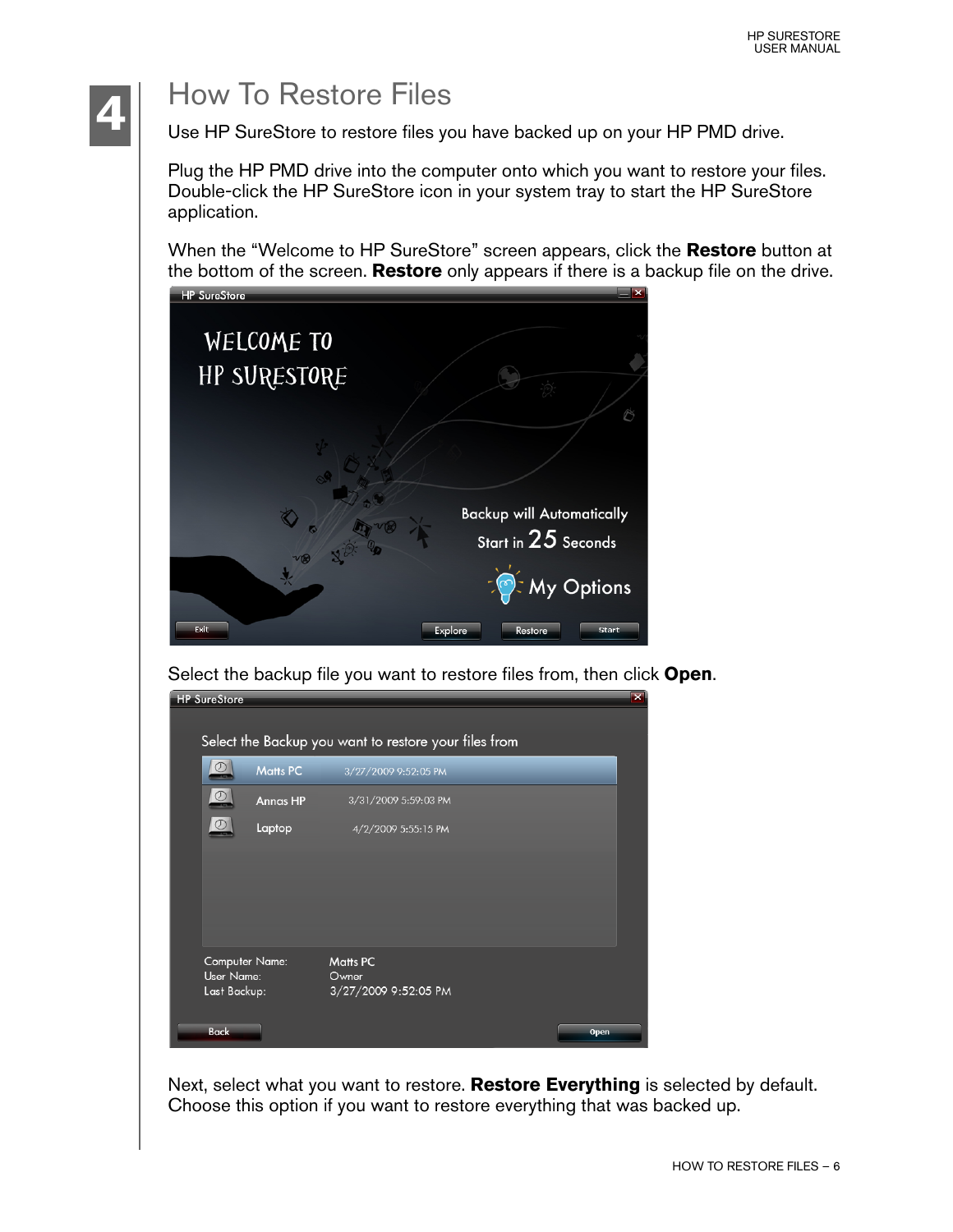Click **Restore Only These Files** to choose specific files or folders you want to restore. Make your selections by clicking the check boxes next to the folders. You can choose individual files by selecting the files on the right and clicking the checkbox on the top left of the file. Double-click any of the files if you want to preview the file before restoring. Click **OK** when finished making your selections.



Next, select where you want to save your restored files.

Clicking **Restore to original path** restores your files to their original location on your primary drive. If your original files still exist in the original location, HP SureStore prompts you to decide if you want to **Replace**, **Keep Both**, or **Skip** for each duplicate file found.

It is recommended you restore your files to one new folder by clicking **Restore to one folder**. By default, your files are saved to a new folder found at 'C:\Restore Files.' Click **Change Folder** to specify a different location. Click **OK** to continue. Your files will be restored in the same folder structure as when they were originally backed up.



*Note:* It may take several minutes to several hours to restore your files depending on the amount of files you are restoring.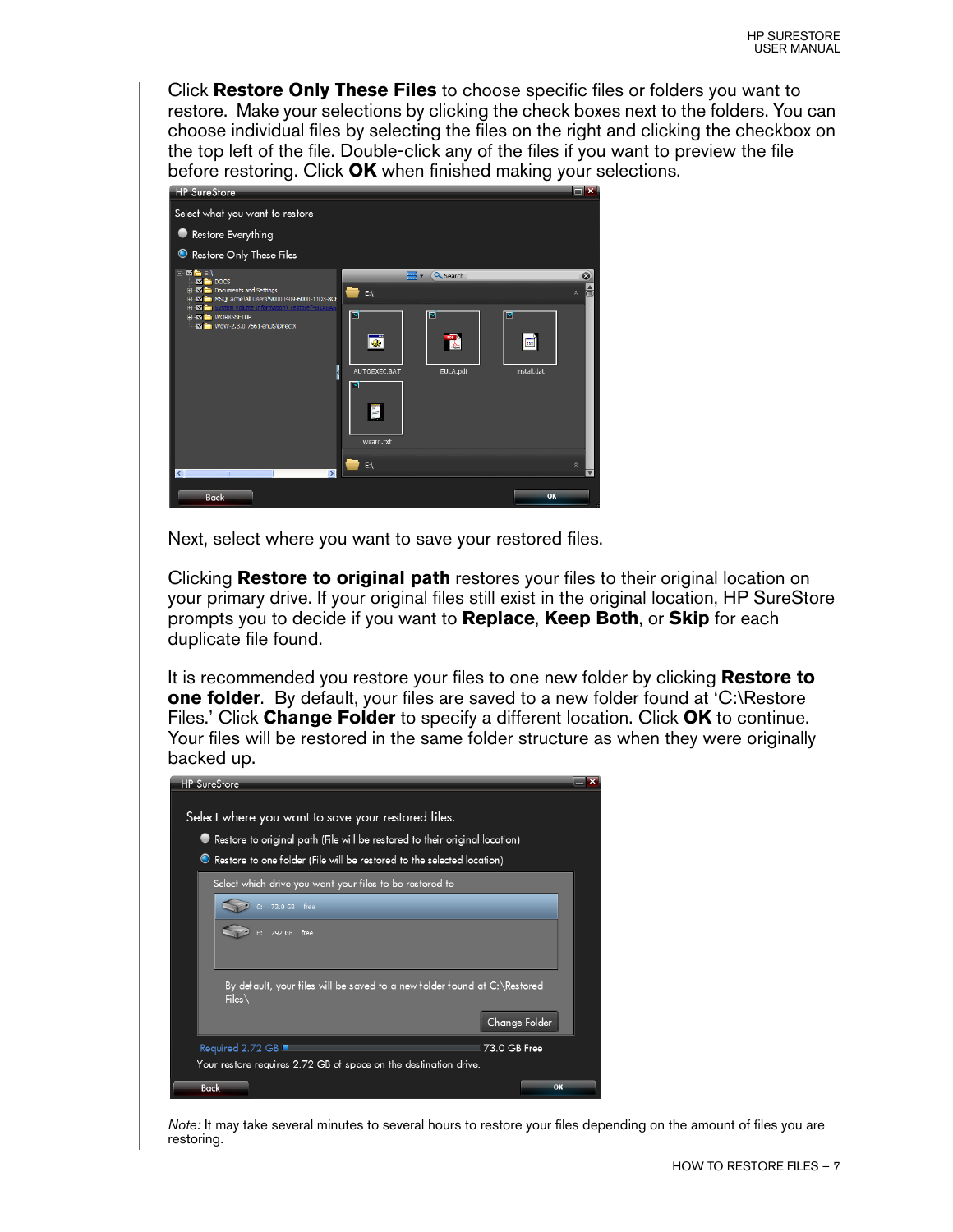The following screen appears when the restore process is complete. HP SureStore RESTORE COMPLETE Your Files have been restored! View Report  $\overline{\mathbf{a}}$ 

Sometimes a file cannot be restored. Click **View Report** if this occurs. The report outlines which files could not be restored. If you need help, go to the HP support website at *http://www.hp.com/support.*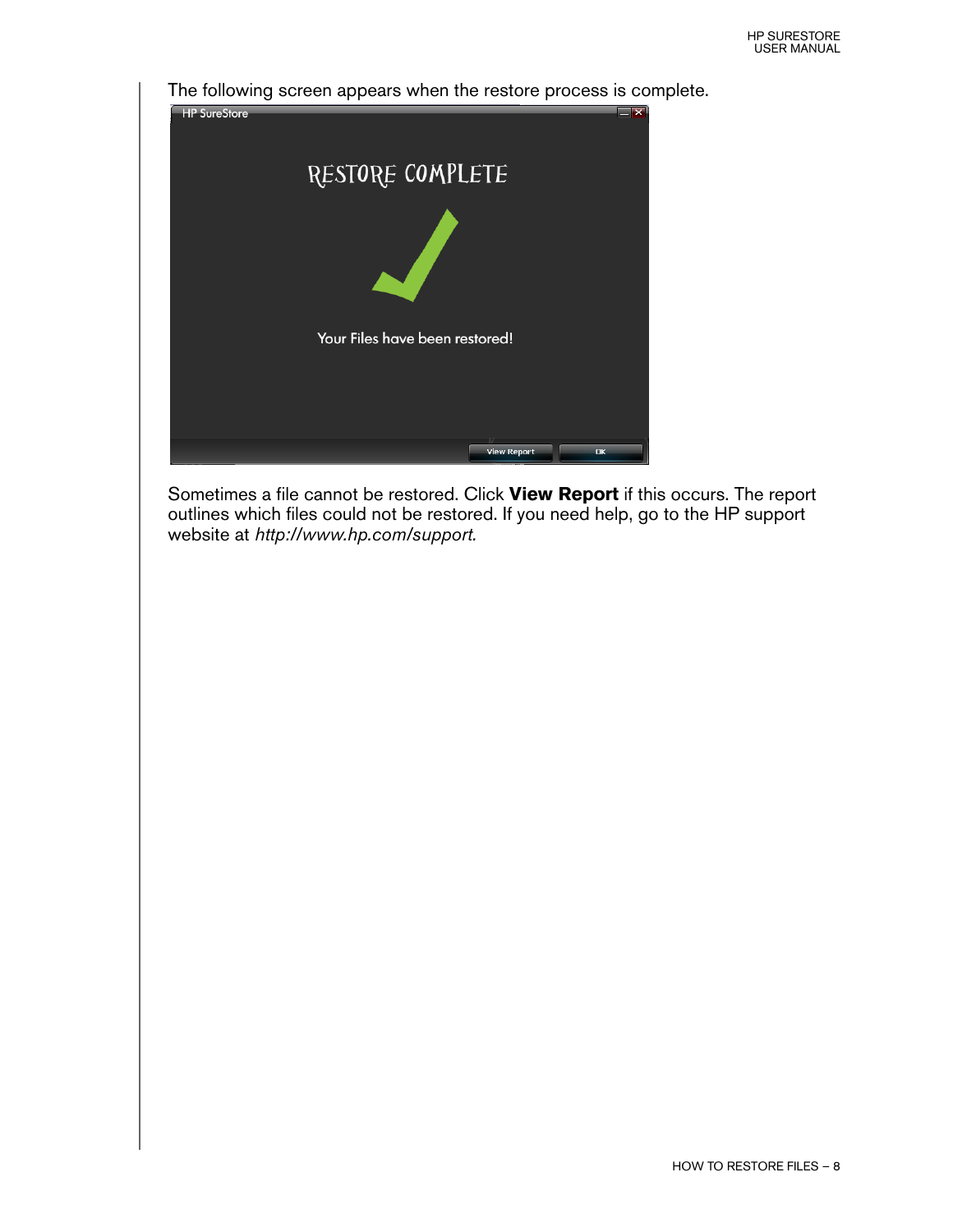

# <span id="page-11-0"></span>My Options

HP SureStore has several options for backup plan customization. To access the options page, click **My Options** in the HP SureStore welcome screen.



# **File Types & Locations**

HP SureStore automatically backs up the most common file types on your computer's primary hard drive by default. You can use the **File Types & Locations** option to modify these settings.

Click **Search only these locations** to specify drives or folders you want HP SureStore to back up. If you want to back up only the "My Documents" folder, you can back up only that folder and no others.

If you want to specify only certain file types to be backed up, use the "+" to navigate to the type of file you want to back up and check the blue box to select the file type. For example, if you want to back up all of your content except videos, you would deselect the Video Files box.



*Note:* These settings will remain saved even if you unplug your PMD drive.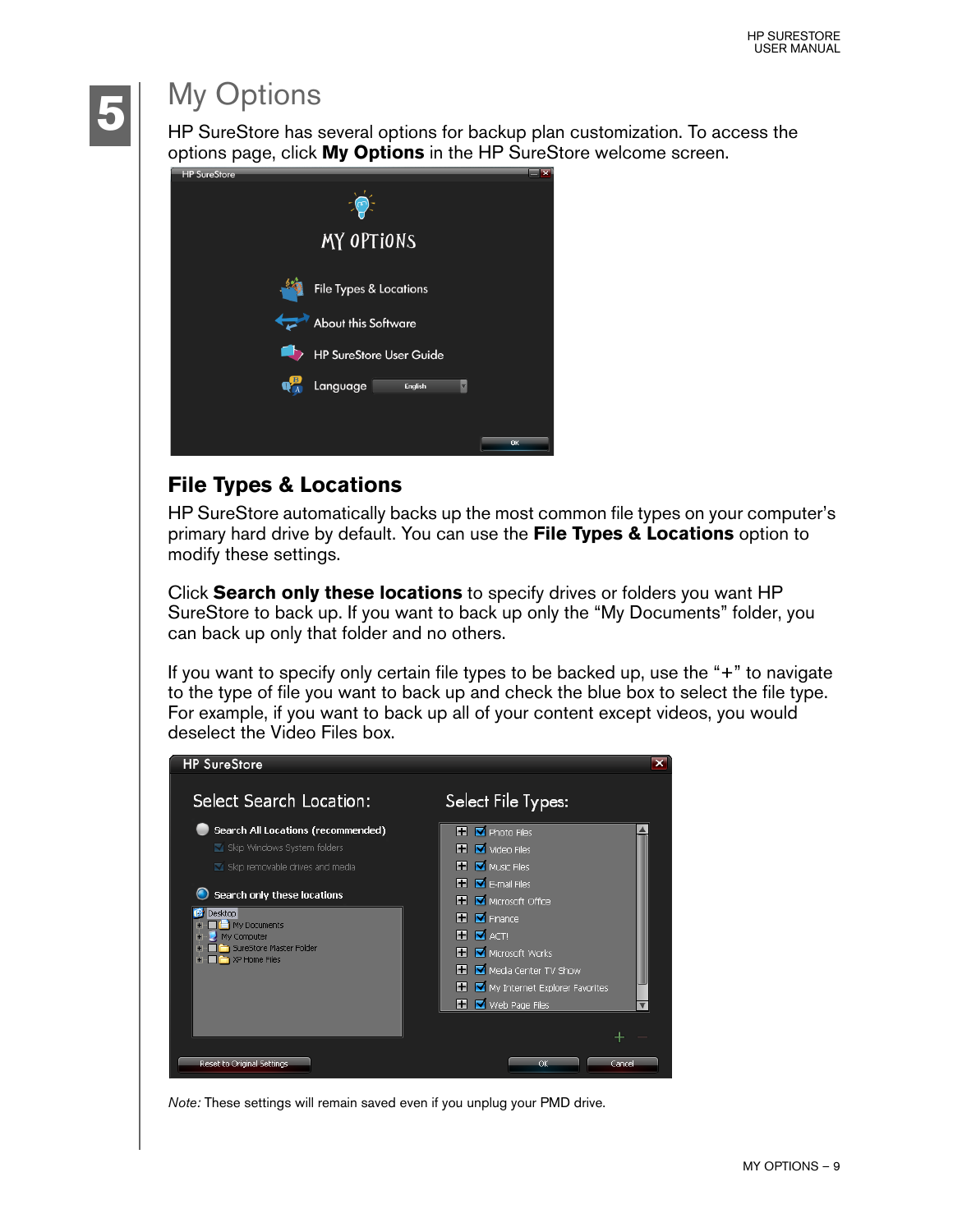#### **Adding a New File Type Extension**

HP SureStore backs up a defined set of file types. If you have special programs that use an uncommon file type, you may need to add a new extension to the list of file types to be backed up. If you need to add a custom file type extension, click on the green "+" located in the bottom right of the screen. Type in the extension and click **Save**.

| <b>HP</b> SureStore |                |
|---------------------|----------------|
|                     |                |
| File Extension:     | $\ast$         |
|                     |                |
|                     |                |
|                     | Cancel<br>Save |

Click **OK** to save your preferences.

## **About This Software**

In the "About this Software" window you can easily check on the HP SureStore version information, manually check for a software update, and review the End User License Agreement.

| <b>HP SureStore</b>                    | $\overline{\mathbf{x}}$ |
|----------------------------------------|-------------------------|
| ABOUT THIS SOFTWARE                    |                         |
| <b>HP SureStore Version 1.01</b>       |                         |
| <b>Check for Update</b>                |                         |
| <b>End User License Agreement</b><br>G |                         |
|                                        |                         |
|                                        |                         |
|                                        | OK                      |

#### <span id="page-12-0"></span>**Turning Off Automatic Updates**

If you do not want HP SureStore to check for updates each time the program starts, click **Check for Update**, then click **In the future do not check for updates**. Click **OK**.

## **HP SureStore User Guide**

If you ever need to reference this user guide, you can easily access it by clicking on the HP SureStore user guide link or you can check the HP support site at at *http://www.hp.com/support.*

#### **Language Preferences**

HP SureStore matches the language of your operating system by default. To change the language, select a different language from the list, click **OK**, then restart HP SureStore for the change to take effect.